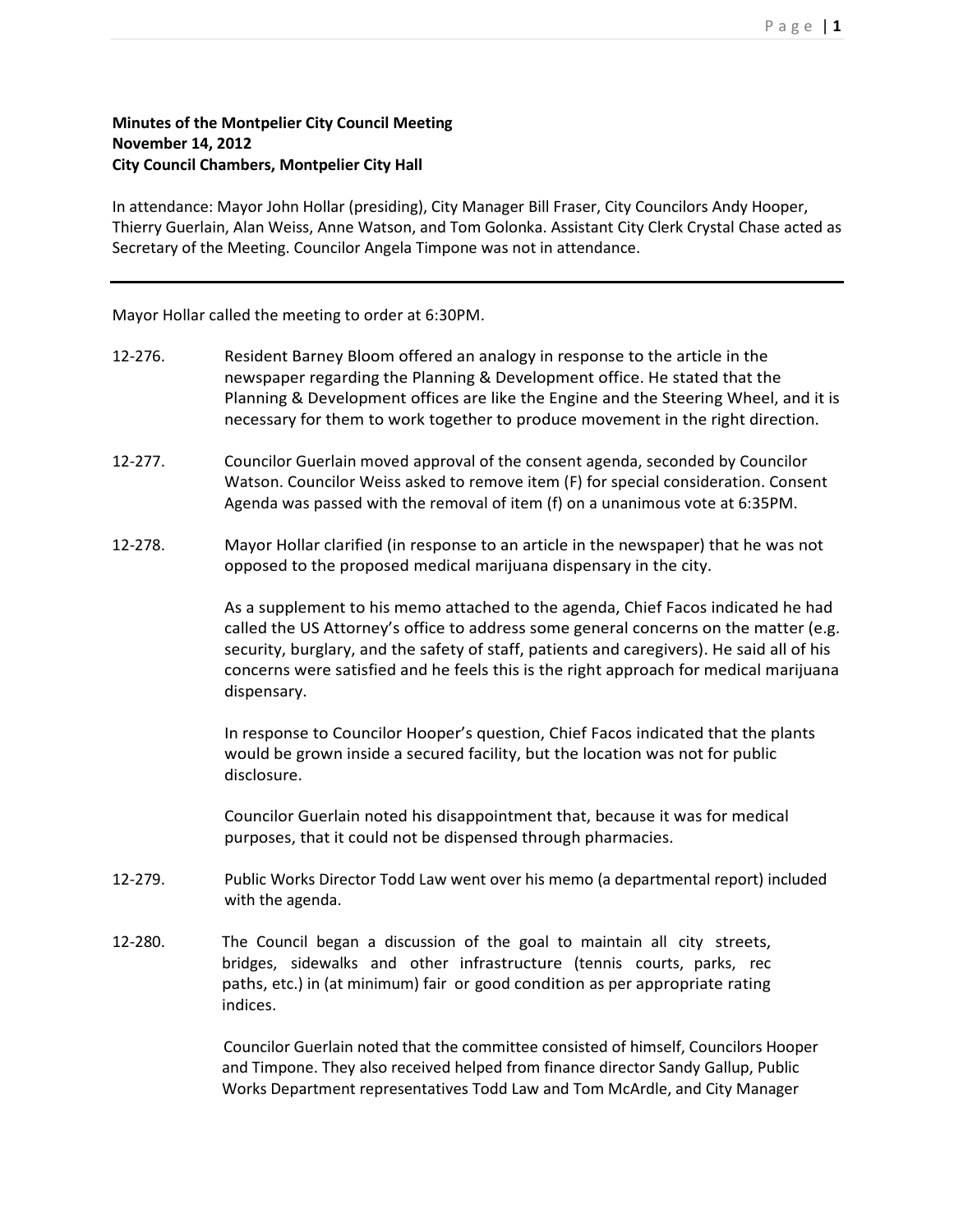Fraser.

Councilor Guerlain read through his memo "Capital Improvements Projects" (included with agenda). He noted that looking at the two scenarios listed it was unlikely for us to add 1 million dollars to our budget. He characterized the plans presented as worthy ones, and projects it all comes down to how quickly we want to implement them and how to fund them.

City Manager Fraser said using the second scenario, they were looking at a 10 year cycle, using the first five years to really ramp up the funds of \$800,000 (noting that we could at 166,000 to the budget for five years which would cause a 2 cent increase on the tax rate).

Councilor Golonka questioned Todd Law about the current staff capacity. Law indicated that they plan to stay at their current staff levels, stating that project management is a big part and proactive planning is key. The City Manager added that they would be spacing the improvements out in 3 year increments and that we would not be adding projects just lengthening them.

Councilor Guerlain agreed, stating that the point is - whether you pave 500 feet or 1,000 feet, it would be the same efforts to get the project going - it would just be an extended time for completion.

Councilor Weiss wanted to point out page 29 title 13 sections 3 of the City's Charter, noting the provision reserving the city's power to "*upon notice to the owners of adjoining lands assess the owners of such lands so much of the expense of making such new street or sidewalk or street improvements, or heat improvements, including land damage for new streets, as the city council shall adjudge such lands to be benefited thereby."* City Manager Fraser said that he had also read that recently but as a matter of policy would not recommend it.

Councilor Guerlain added that he understands these are big numbers (that we are currently not funding), which is why we are seeing the need for all these improvements.

Mayor Hollar asked Todd Law what the cost of the repairs we are making to broken or old lines are in comparison to replacing them with new ones. Law replied that with the computer software they are using they can get an exact amount on what each specific break, leak, or repair cost. He indicated he would provide that data.

Mayor Hollar further asked Mr. Law about one of the suggestions made in the Matrix Report, which would entail moving Law's office down to the DPW garage on Dog River Rd. Law replied that moving his office to directly supervise the employees at the Dog River facility would not be effective due to the fact that all but 4 employees are on the roads on a daily basis. He also noted that City Hall was a much more accessible location for other department heads as well as citizens.

City Manager Fraser also backed Law's response, stating that this was an issue discussed about 18 years ago (when he was first hired), and City Hall was thought to be the better